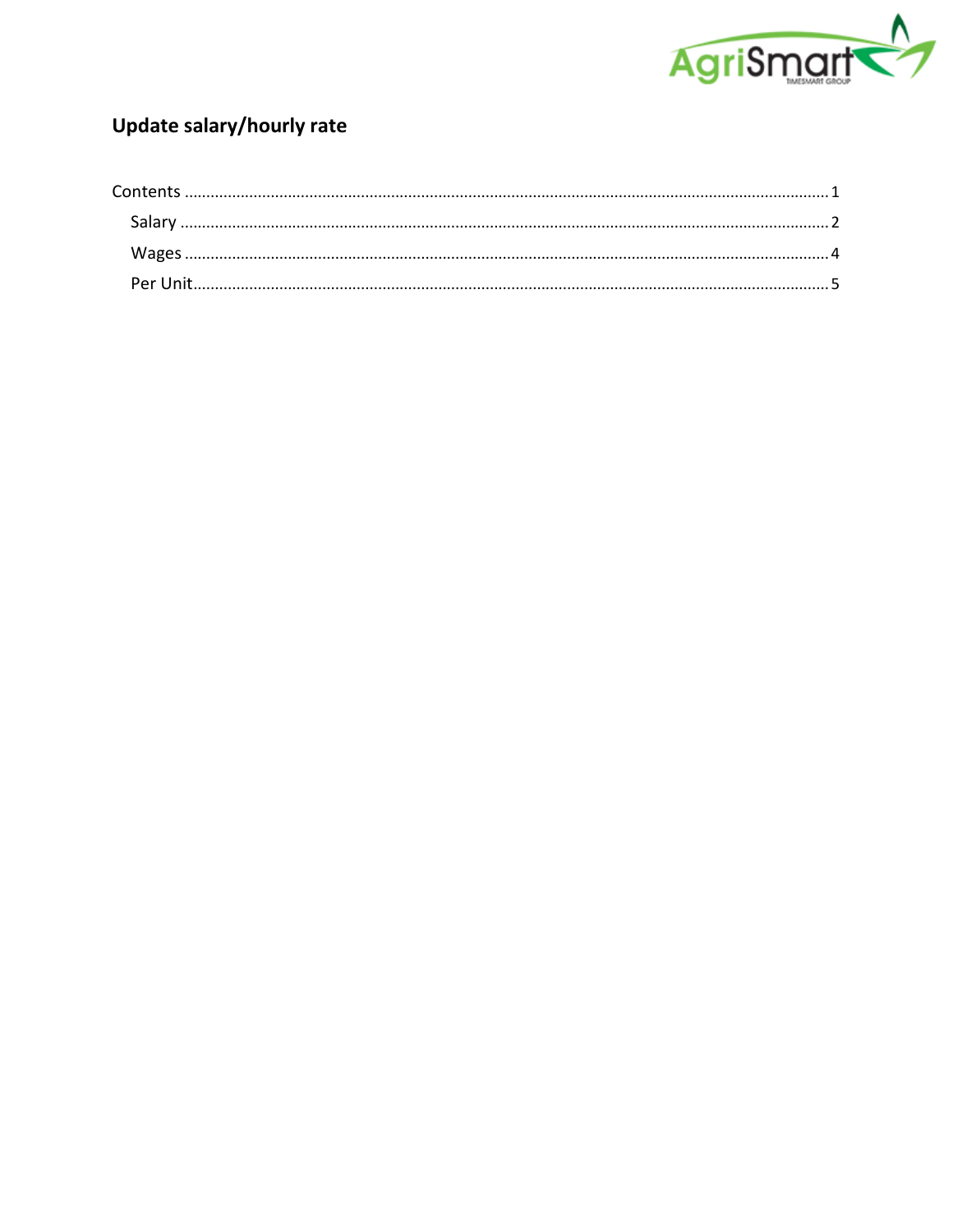#### <span id="page-1-0"></span>**Salary**

1. Hover on **Setup** > **Team Manager**:

|  | Dashboard * My Timesheet * Health and Safety * Jobs * Block/Clients * Reports * Payroll * Rosters * Tasks * Setup * Logout |         |              |                    |              |                                        |  |
|--|----------------------------------------------------------------------------------------------------------------------------|---------|--------------|--------------------|--------------|----------------------------------------|--|
|  | Location:                                                                                                                  | $-81 -$ | $\checkmark$ | Pay Frequency: All | $\checkmark$ | My Details                             |  |
|  |                                                                                                                            |         |              |                    |              | Login as Others<br><b>Team Manager</b> |  |

#### 2. Click on the applicable team member's name

3. Click **Employment Details**:

| <b>Edit Team Member</b>                                                                                                                    | <b>Andy Dwyer</b>            |
|--------------------------------------------------------------------------------------------------------------------------------------------|------------------------------|
| Payroll<br>Payroll Audit<br>Notes<br>Leave<br><b>Job Costing</b><br><b>Employment Details</b><br>Reminders<br><b>User Files</b><br>General | <b>Skills</b><br>Preferences |

4. Scroll down to **Gross Annual Remuneration** and enter the updated salary:

| * Gross Annual Remuneration: 55000 |  | (total package value) |
|------------------------------------|--|-----------------------|
|------------------------------------|--|-----------------------|

5. Scroll down to **Latest pay change** and select the date the updated salary is effective from: *This must be the first day of a pay period and cannot be backdated to any pay period that already has a payslip*

Latest pay change: Mar 28 2022

#### 6. **Save**

#### 7. Hover on **Payroll** > **Pay Periods**:

|  |  |                                                        |             | Dashboard * My Timesheet * Health and Safety * Jobs * Block/Clients * Reports * Payroll * Rosters * Tasks * Setup * Logout |  |
|--|--|--------------------------------------------------------|-------------|----------------------------------------------------------------------------------------------------------------------------|--|
|  |  | Add Team Member My Payslips Upload User Payroll Wizard |             |                                                                                                                            |  |
|  |  |                                                        | Pay Periods |                                                                                                                            |  |

#### 8. Select the **Team Member** > **GO**:

| Location | Team Member       | From |                 | To.         |    | Employee Type |  |
|----------|-------------------|------|-----------------|-------------|----|---------------|--|
| all      | Andy Dwyer        |      | Jan 25 2022     | Apr 01 2022 |    | all           |  |
|          | Remuneration Type |      | Zero Pay Amount |             |    |               |  |
|          | all               |      | show all        |             | GO |               |  |

#### 9. Find the pay period the remuneration adjustment is effective from:

| Payslip    | From        | To          | Amount<br>paid | Standard<br>salary | Minimum wage top-<br>up |                 | Adjustments                        | Extra<br>payments      |           |                |
|------------|-------------|-------------|----------------|--------------------|-------------------------|-----------------|------------------------------------|------------------------|-----------|----------------|
|            |             |             |                |                    |                         | Annual<br>leave | <b>Statutory holiday</b><br>worked | <b>Unpaid</b><br>leave |           |                |
| <b>Adv</b> | Mar 28 2022 | Apr 03 2022 | 1000.00        | 1000.00            | 0.00                    | 0.00            | 0.00                               | 0.00                   | ۰<br>0.00 | $\mathbb{Z}$ . |
| ÷          | Mar 21 2022 | Mar 27 2022 | 1000.00        | 1000.00            | 0.00                    | 0.00            | 0.00                               | 0.00                   | 0.00<br>۰ | Ø              |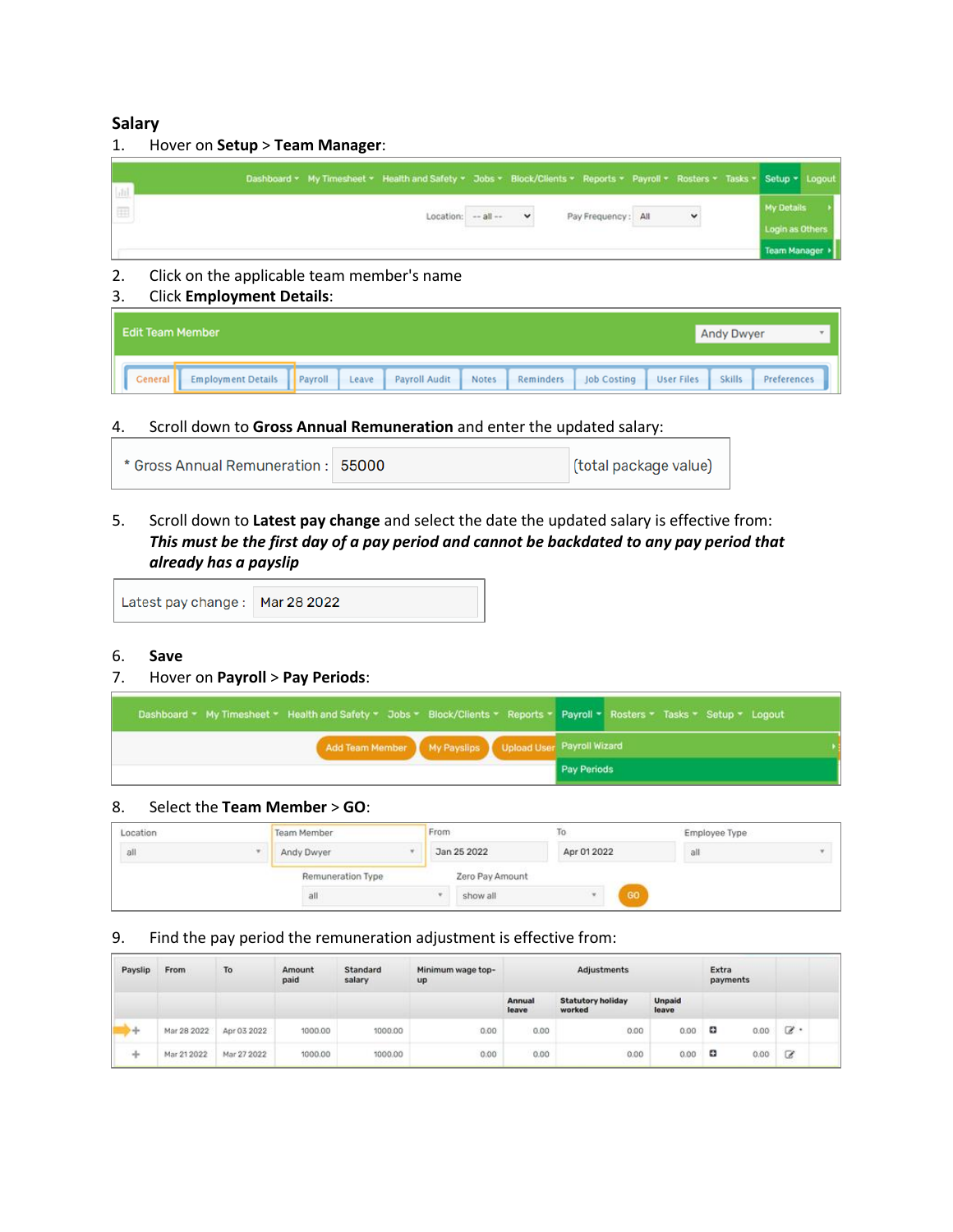# 10. Click the edit icon:

| Payslip | From        | To          | Amount<br>paid | Standard<br>salary | Minimum wage top-<br>up |                 | <b>Adjustments</b>                 |                        | Extra<br>payments |          |
|---------|-------------|-------------|----------------|--------------------|-------------------------|-----------------|------------------------------------|------------------------|-------------------|----------|
|         |             |             |                |                    |                         | Annual<br>leave | <b>Statutory holiday</b><br>worked | <b>Unpaid</b><br>leave |                   |          |
| -b-     | Mar 28 2022 | Apr 03 2022 | 1000.00        | 1000.00            | 0.00                    | 0.00            | 0.00                               | 0.00                   | o<br>0.00         | $\alpha$ |
| ÷       | Mar 21 2022 | Mar 27 2022 | 1000.00        | 1000.00            | 0.00                    | 0.00            | 0.00                               | 0.00                   | 0.00<br>Ð         | Q        |

#### 11. Click **Reset** > **OK**

# The updated salary amount will now be pulling through

| Mar 28 2022 | Apr 03 2022 | 1057.69 | 1057.69 | 0.00 | 0.00 | 0.00 | 0.00 | o<br>0.00 | تگ |
|-------------|-------------|---------|---------|------|------|------|------|-----------|----|
| Mar 21 2022 | Mar 27 2022 | 1000.00 | 1000.00 | 0.00 | 0.00 | 0.00 | 0.00 | o<br>0.00 | ى  |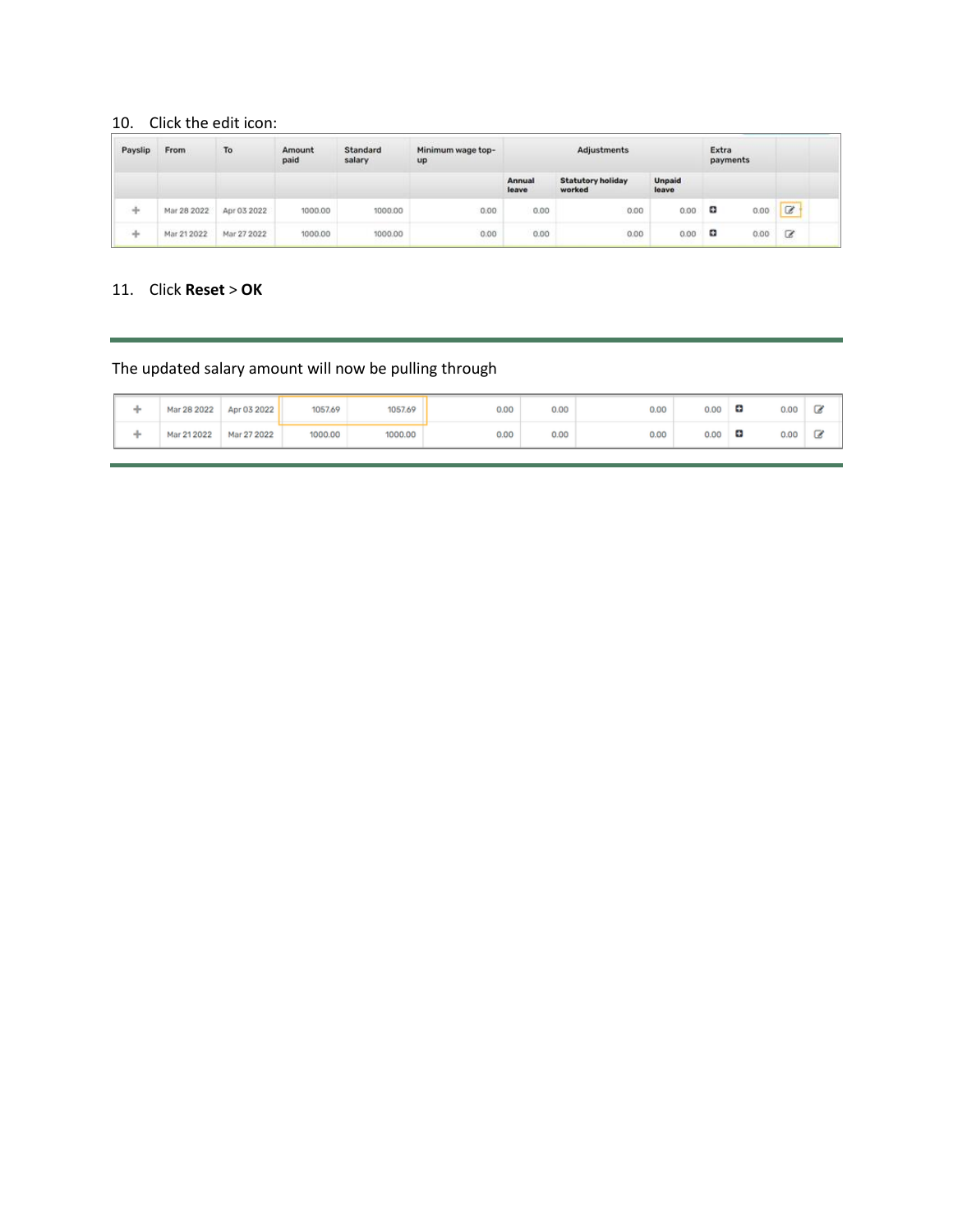#### <span id="page-3-0"></span>**Wages**

1. Hover on **Setup** > **Team Manager**:

|  |  | Dashboard * My Timesheet * Health and Safety * Jobs * Block/Clients * Reports * Payroll * Rosters * Tasks * Setup * Logout |              |                |     |              |                                   |  |
|--|--|----------------------------------------------------------------------------------------------------------------------------|--------------|----------------|-----|--------------|-----------------------------------|--|
|  |  | $Location: -- all --$                                                                                                      | $\checkmark$ | Pay Frequency: | All | $\checkmark$ | My Details                        |  |
|  |  |                                                                                                                            |              |                |     |              | Login as Others<br>Team Manager > |  |

#### 2. Click on the applicable team member's name

3. Click **Employment Details**:

| <b>Edit Team Member</b>              |                  |               |       |           |                    |                   | <b>Ann Perkins</b> |             |
|--------------------------------------|------------------|---------------|-------|-----------|--------------------|-------------------|--------------------|-------------|
| <b>Employment Details</b><br>General | Payroll<br>Leave | Payroll Audit | Notes | Reminders | <b>Job Costing</b> | <b>User Files</b> | <b>Skills</b>      | Preferences |

#### 4. Scroll down to **Actual Cash Hourly Rate** and enter the updated rate:

#### 6. Scroll down to **Latest pay change** and select the date the updated wage is effective from:

| Latest pay change: Apr 12022 |  |
|------------------------------|--|
|------------------------------|--|

#### 7. **Save**

The new hourly rate will automatically pull through to payroll